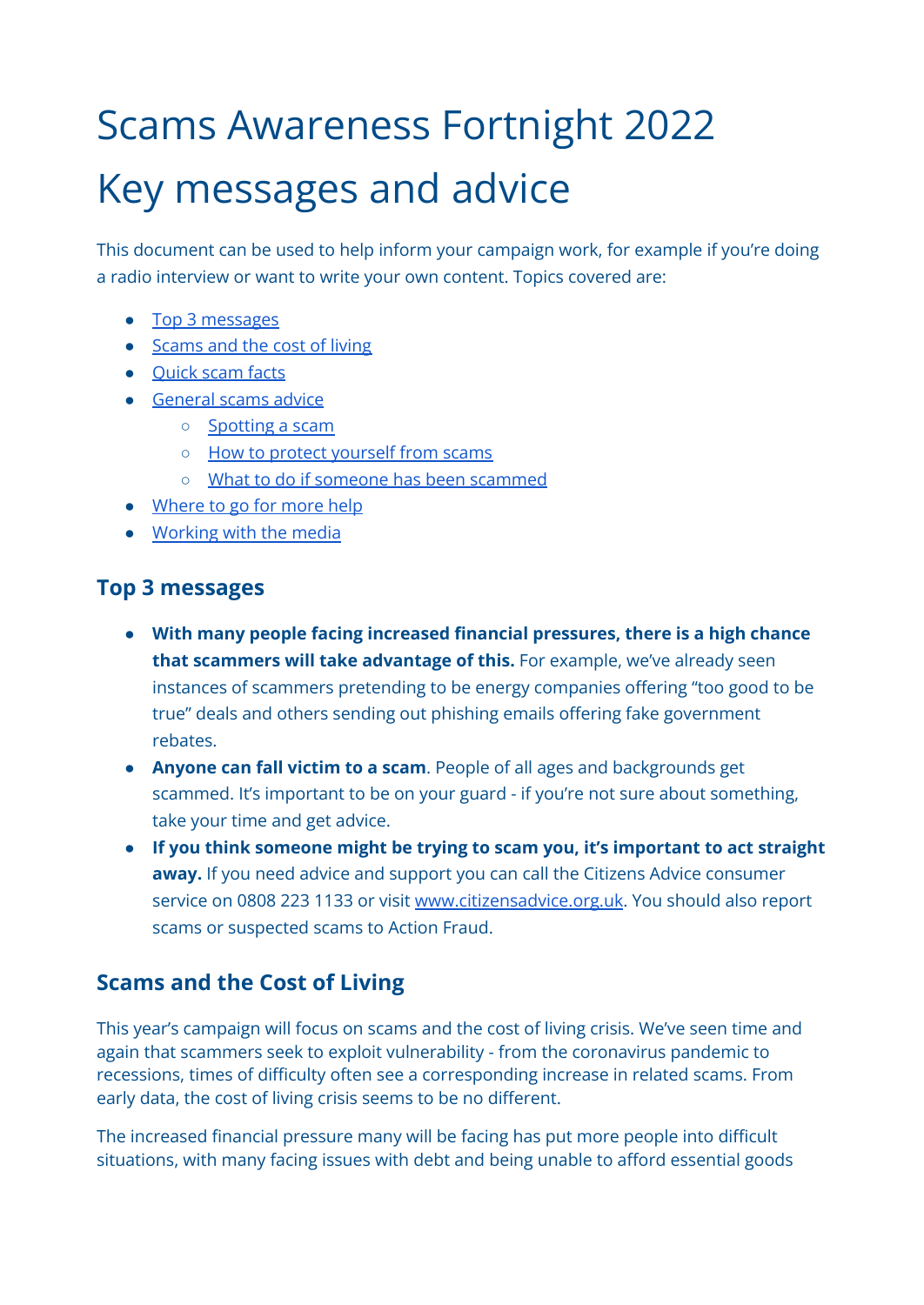and services. Scammers are likely to exploit these issues, so empowering the public to protect themselves and others from scams will have heightened importance.

There are lots of different types of scams emerging. Some examples to look out for include:

- Scammers pretending to be energy companies, luring people with "too good to be true" deals in order to steal their money
- Fake sales representatives selling counterfeit shopping vouchers
- Fraudsters sending out phishing emails pretending to offer an energy rebate or government support to steal people's personal information

# <span id="page-1-0"></span>**Quick scam facts**

#### **What is a scam?**

A scam is a scheme to try to steal money, personal information or data from a person or organisation. Other names for a scam include fraud, hoax, con, swindle and cheat.

#### **The stats on scams**

- Estimates from the Crime Survey for England and Wales (CSEW) suggest there were 5.1 million fraud offences in the year ending Sept 2021. This is a 36% increase compared to the year ending Sept 2019.<sup>1</sup>
- Citizens Advice found in the first 5 months of 2021 more than two thirds of adults (36 million) had been targeted by a scam.
	- Within this, while over 55s were most likely to be targeted, those 34 and under were almost 5 times more likely to fall victim to a scam than their older counterparts.
- In the first half of 2021, criminals stole a total of £753.9 million through fraud, an increase of 30% compared to the year before. $2$ 
	- In the first half of 2021, criminals focused their activity on authorised push payment (APP) fraud, where the customer is tricked into authorising a payment to an account controlled by a criminal. They use things like scam calls, texts, emails, social media and fake websites to trick people into handing over personal details, which is then used to target victims and convince them to authorise payments.
	- There were significant increases in impersonation scams and purchase scams, and investment scams were also highlighted as of concern.
	- What often unites these scams is the use of online platforms UK Finance analysis found 70% of APP scams originated on an online platform.
- The CSEW suggests that only 1 in 6 (17%) of incidents of fraud either come to the attention of the police or are reported by the victim to Action Fraud.

<sup>&</sup>lt;sup>1</sup> Crime in England and Wales: year ending [September](https://www.ons.gov.uk/peoplepopulationandcommunity/crimeandjustice/bulletins/crimeinenglandandwales/yearendingseptember2021#fraud) 2021

<sup>2</sup> UK [Finance,](https://www.ukfinance.org.uk/system/files/Half-year-fraud-update-2021-FINAL.pdf) Half Year Fraud Update 2021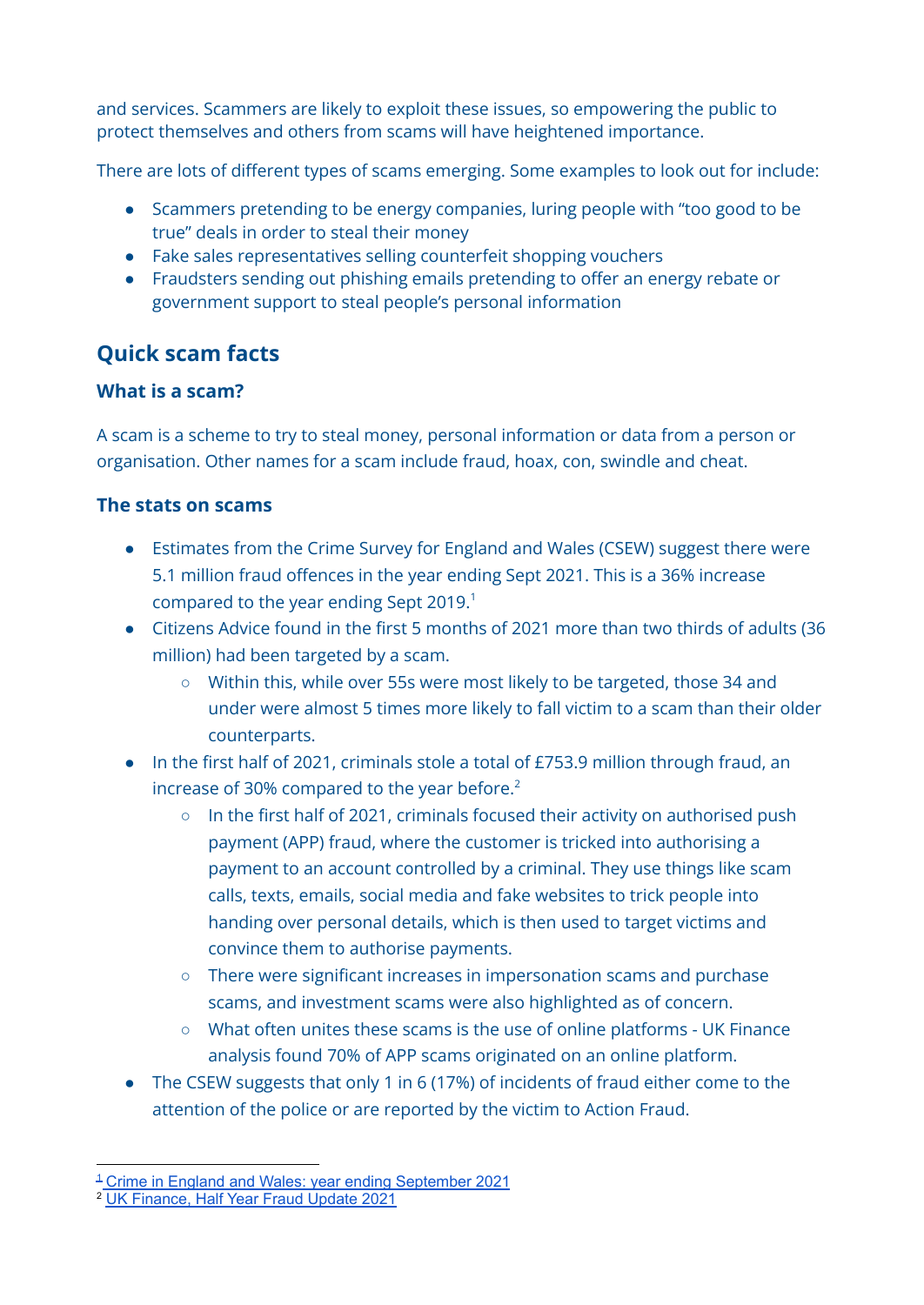# <span id="page-2-0"></span>**General scams advice**

#### <span id="page-2-1"></span>**Spotting a scam**

It's important to always keep an eye out for scams. They can and do affect anyone. Here are some of the main warning signs of scams to look out for:

- It seems too good to be true like an email saying you've won a competition you don't remember entering
- Someone you don't know contacts you unexpectedly
- You're being urged to respond quickly so you don't get time to think about it or talk to family and friends
- You've been asked to pay for something urgently or in an unusual way for example by bank transfer or gift vouchers
- You've been asked to give away personal information

If someone thinks they might be being scammed, they should get advice immediately. They can contact the Citizens Advice consumer service for help with what to do next, and report scams or suspected scams to Action Fraud.

#### <span id="page-2-2"></span>**How to protect yourself from scams**

There are some simple steps people can take to help protect themselves from scams:

- Don't be rushed into making any quick decisions. It's okay to take your time
- Never give money or personal details, like passwords or bank details, to anyone you don't know, trust or have only met online. If someone pressures you for these, it's most likely a scam
- Before you buy anything, check the company or website you're using. Read reviews from different websites, search for the company's details on Companies House, and take a look at their terms and conditions
- Pay by debit or credit card. This gives you extra protection if things go wrong
- Be suspicious. Scammers can be very smart. They can appear like a trusted business or government official, have a professional website and say all the right things. Take your time to work out if this is a real organisation. Ask them for ID or contact the organisation on a number you know and trust
- Don't click on or download anything you don't trust
- Make sure your antivirus software is up to date
- Keep your online accounts secure:
	- Use a strong password for email accounts that you don't use anywhere else. Choosing three random words is a good way to create a strong and easy to remember password. You can also add in numbers and symbols. If you're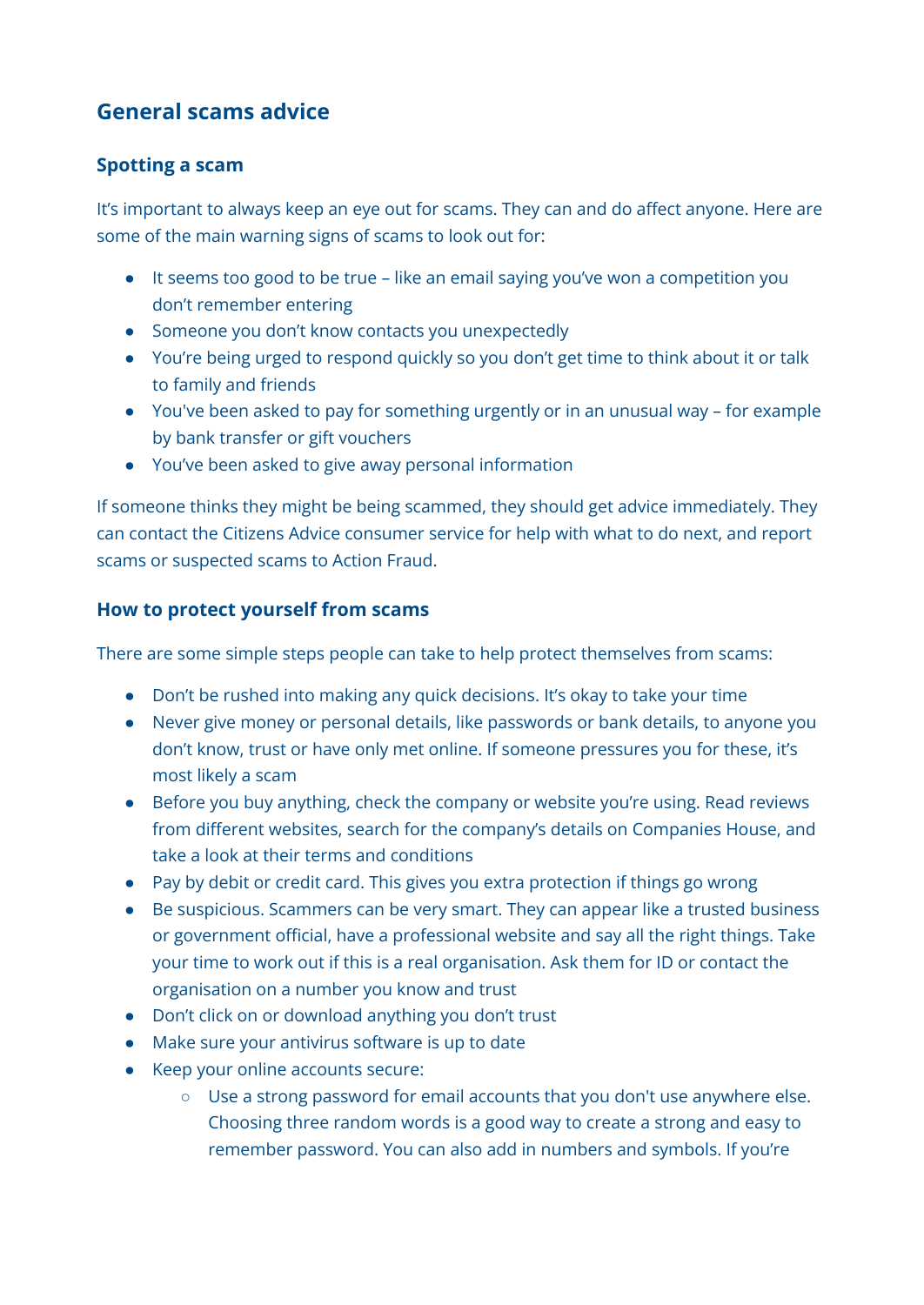worried about remembering lots of different passwords you can use a password manager

- Some websites let you add a second step when you log in to your account this is known as 'two-factor authentication'. This makes it harder for scammers to access your accounts.
- If you're not sure about something, get advice from a trusted source

#### <span id="page-3-0"></span>**What to do if someone has been scammed**

If someone has been scammed, there are 3 steps they need to take:

#### **1. Protect themselves from further risks**

There are things they can do to stop things getting worse. They should contact their bank immediately to let them know what's happened. They should also change any relevant log-in details, and check for viruses if they were scammed on a computer.

#### **2. Check if they can get their money back**

If they've lost money because of a scam, there might be ways they can get it back. Again, make sure they tell their bank what happened straight away. If they've paid for something by card, bank transfer, Direct Debit or PayPal, then depending on the circumstances they might be able to help them get their money back.

#### **3. Report the scam**

Reporting scams helps authorities stop the criminals responsible, and protects others from being scammed. Anyone who's been scammed should:

- Call the Citizens Advice consumer service on 0808 223 1133, or on 0808 223 1144 for a Welsh-speaking adviser. We'll pass on details of the scam to Trading Standards, and can offer further advice
- Report the scam to Action Fraud, the national reporting centre for fraud. They'll also give them a crime reference number, which can be helpful if you need to tell your bank you've been scammed

**It's also important for us to all talk about our experiences with family and friends.** By letting them know what's happened they can be prepared, and together we can put a stop to scams.